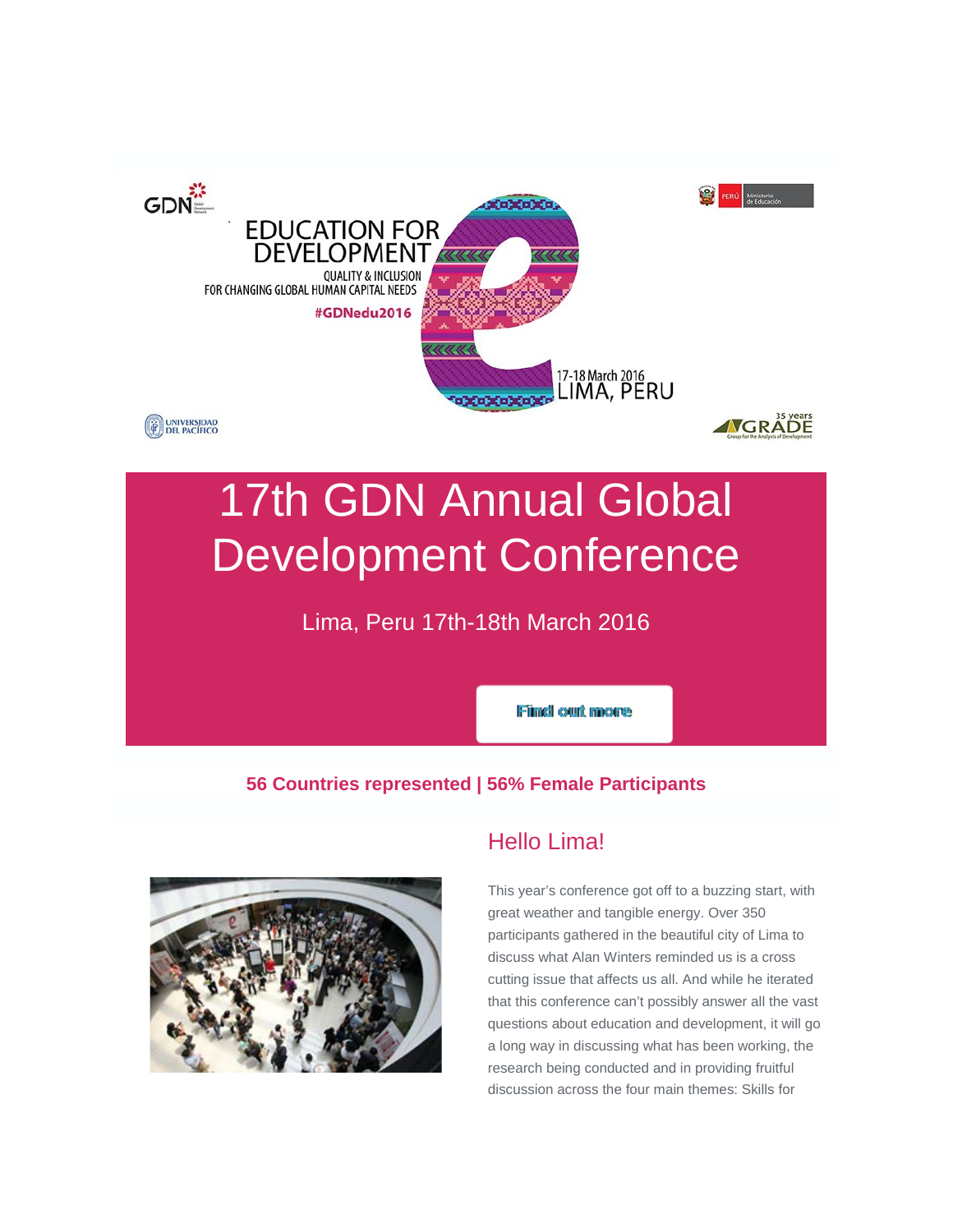

Tomorrow| Education Policy and Finance| Enhancing Educational Outcomes| Research and Policy.

Resad the full timestable



# What did the day bring?

Jaime Saavedra, Minister of Education in Peru, made a compelling case as to why we need to be discussing education. He said that education is an obsession in Peru, and that it has to be, given the daunting challenges ahead across all levels of education. For instance, teachers' salaries in Peru are now one third (in real terms) of what they were 40 years ago, when his mother was a teacher.

The first session did not disappoint, presenting the audience with a range of interesting questions about the state of education around the globe. The panelists challenged us to explore the complexities of education and the mismatch between the education and the skills needed for employability.

Goolam Mohamedbhai, Former Secretary General of the Association of African Universities, delved into the causes for graduate unemployment in Africa and the link to higher education while Santosh Mehrotra focused on the importance of vocational and technical education for skills training across South and East Asia. Samuel Berlinski made a strong case for investing more in early childhood development in Latin America, but with a focus on the quality of interaction between children and nursery teachers rather than just expanding enrollment.

There was a call to promote innovative ways of enhancing education public policy. Educational institutions play a critical role in enabling access to employment, however, concern is mounting over the mechanisms being used by youth to acquire life skills. The speakers all agreed that the education system for employment needs to work better to reduce the mis-match between students' skills and aspirations, as well as education providers' perception of what is required, the training they provide and the employers' needs. This, so that they no longer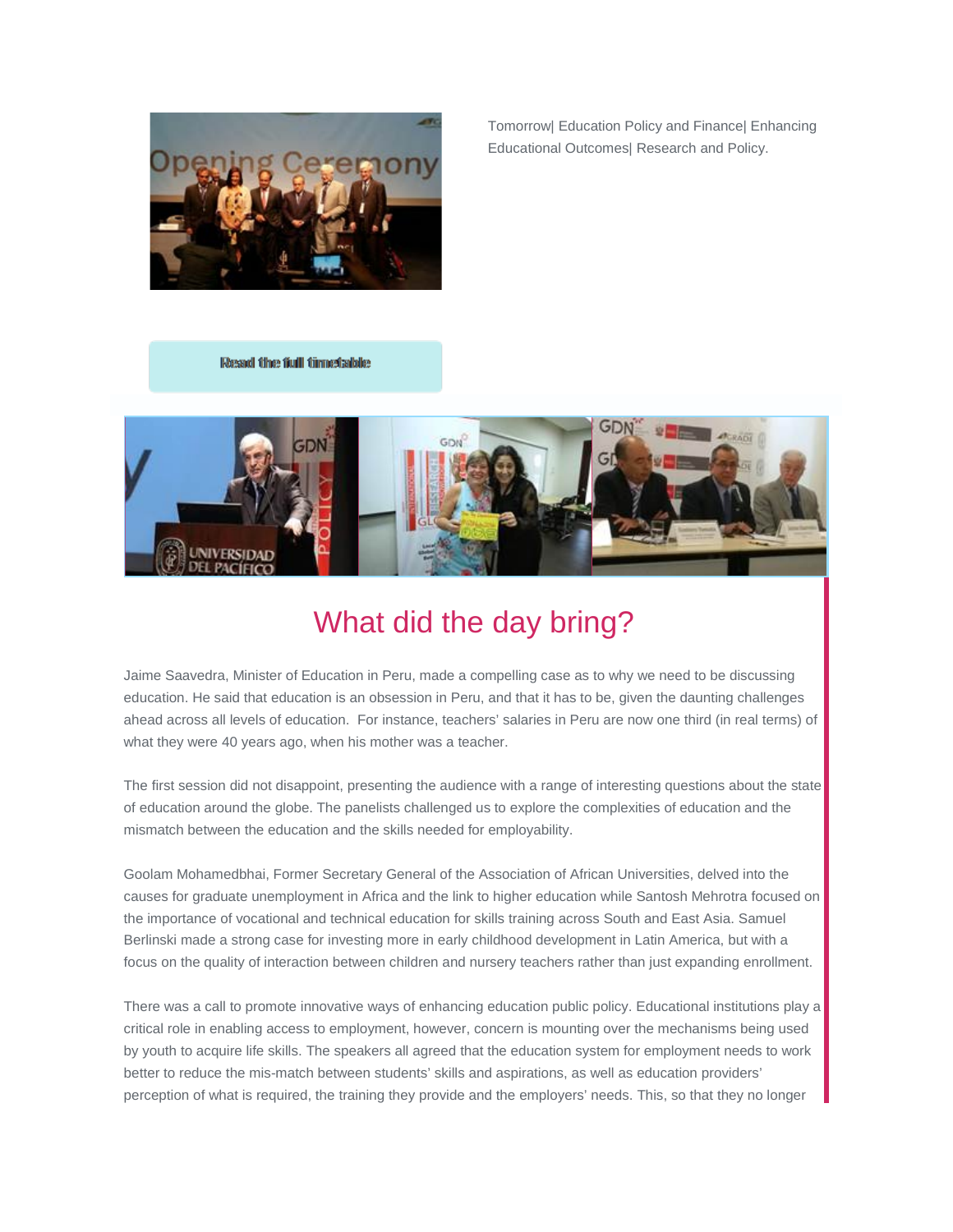live in parallel universes as Felipe Child from McKinsey pointed out.

As the day wound down the energy and levels of engagement in the auditorium remained high. The second plenary saw Ariel Fiszbein highlighting the need for Latin America to better allocate resources to education especially as the fiscal space is becoming reduced, implement better management systems and come up with incentives for change to happen.

The Minister of Education for Peru reinforced the need for 'Calidad & Equidad' (quality & equity) if education in Peru is to improve, particularly in teaching and highlighted the vast discrepancy between the cost per student in the public and private system in Peru (\$972 vs \$6750).

Barbara Bruns, from the Center for Global Development brought a refreshing approach to her presentation impersonating a the teacher in a class-room and then discussing effective teachers development and evaluation mechanisms.

The speakers highlighted that a concerted response is needed to meet the serious problems of education systems in many developing countries. Governments must drastically increase funding for education, while at the same time ensuring that resources are being used efficiently, and that policies are being properly implemented and executed. They must ensure that teachers are fairly compensated and that teacher evaluations are both fair, and result in higher quality teaching.

Finally, several sessions and speakers focused on higher education where enrollment has increased though still vast differences remain within the region with Argentina at one end and Guatemala at the other. Completion rates vary drastically and the students from disadvantaged backgrounds have much higher drop-out rates, so inclusion in this sense is a priority to address.

As day two begins, these conversations promise to continue and develop, providing new and valuable insights.

We were encouraged to experience Lima beyond the conference as well. With plenty of moments of laughter, we were also invited to have a literal taste of Peru. "If you can get out at least try one of the restaurants you will know why Peru is becoming a popular destination for everything," said Anwar Choudhury, British Ambassador to Peru .

Enjoy!

# Thoughts from the floor *Highlights*



**Enhancement of teachers' status and education quality** 

Speakers concluded that reforms must reach all teachers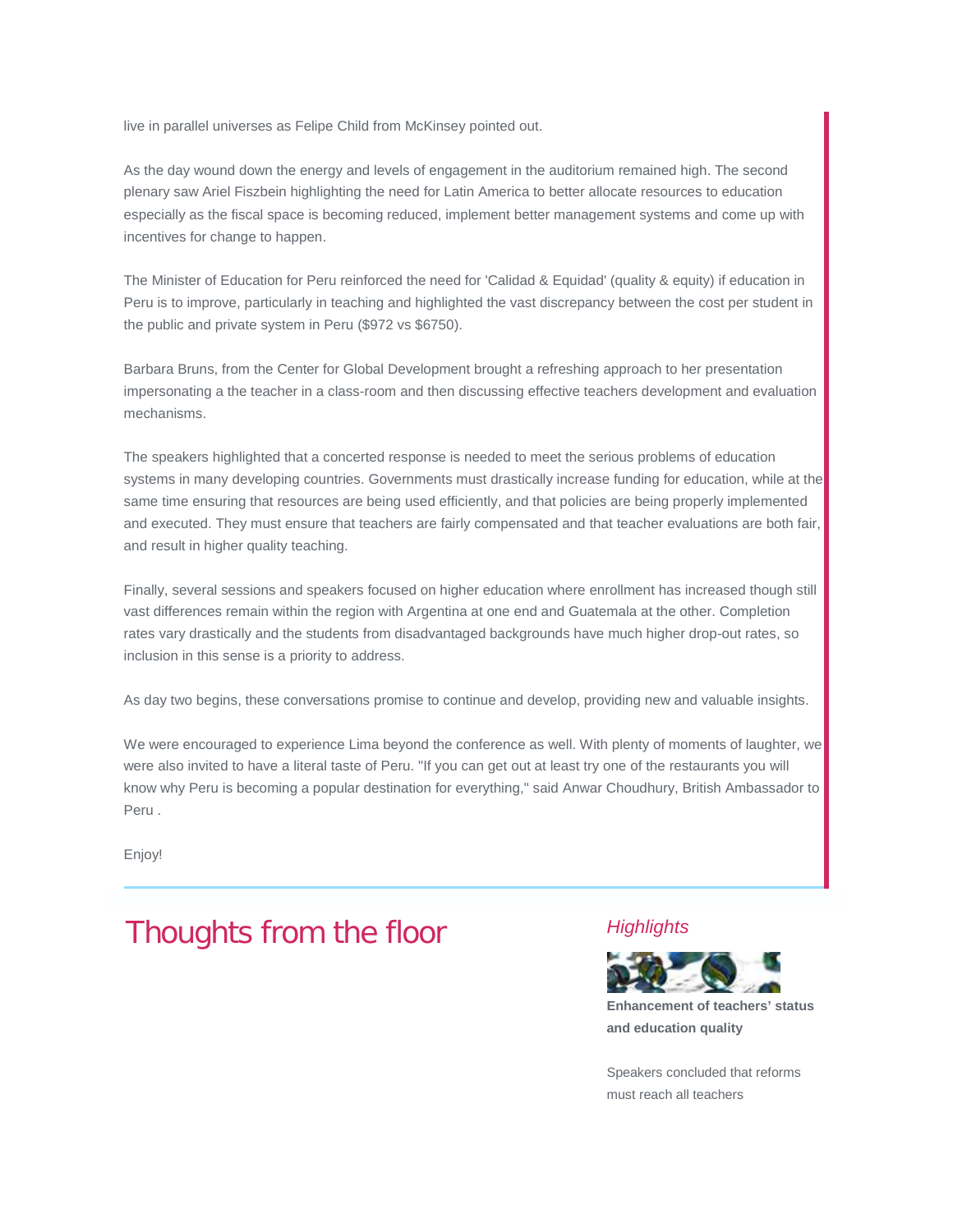

THE GDN CONFERENCE IS AN **EXCELLENT PLACE TO PRESENT** THE RESEARCH THAT UNICEF HAS BEEN CONDUCTING ON STRONG SCHOOLS IN LATIN AMERICA-SHOWING THAT SAFETY AND SECURITY IN SCHOOLS ARE A PREREQUISITE TO LEARNING."

> DOMINIC RICHARDSON, **UNICEF RESEARCH CENTRE**

'FANTASTIC TO BE HERE FOR THIS OCCASION, VERY ENCOURAGED BY THE WORK GDN AND GOVERNMENT OF JAPAN IS DOING IN EMPOWERING AND SHOWCASING NGO PROJECTS. IT IS SUSTAINABLE AND IS AN EXCELLENT WAY OF TACKLING DEVELOPMENT ISSUES, ONE NGO AT A TIME, THAT IS HOW SUSTAINABLE CHANGE HAPPENS."

HELENA NEOLE, THE WORLD BANK (PICTURED WITH ICHIRO TANBO, JICA RESEARCH INSTITUTE.)

to guarantee quality and recognition.

"To improve teachers´ status, Peru has understood that a change of mind is needed. We have moved from recognizing seniority to valuing meritocracy." – Jorge Arrunategui

### **Today's Top Tweet** [@aganimian](http://commsconsult.cmail20.com/t/r-i-elklrlk-l-p/)

#GDNedu2016

See the commersation



Ricardo Espinoza at #**[GDNedu2016](http://commsconsult.cmail20.com/t/r-i-elklrlk-l-x/)**: "You can put all the top achievers in PISA in Argentina in one bus" - great graph!



*What's coming up today:* Enhancing Education Outcomes| Assessing Inclusion in Education and Mechanisms to Promote it| The Role of the Local Community in Education for Development| Gender, Education and the Labor Market